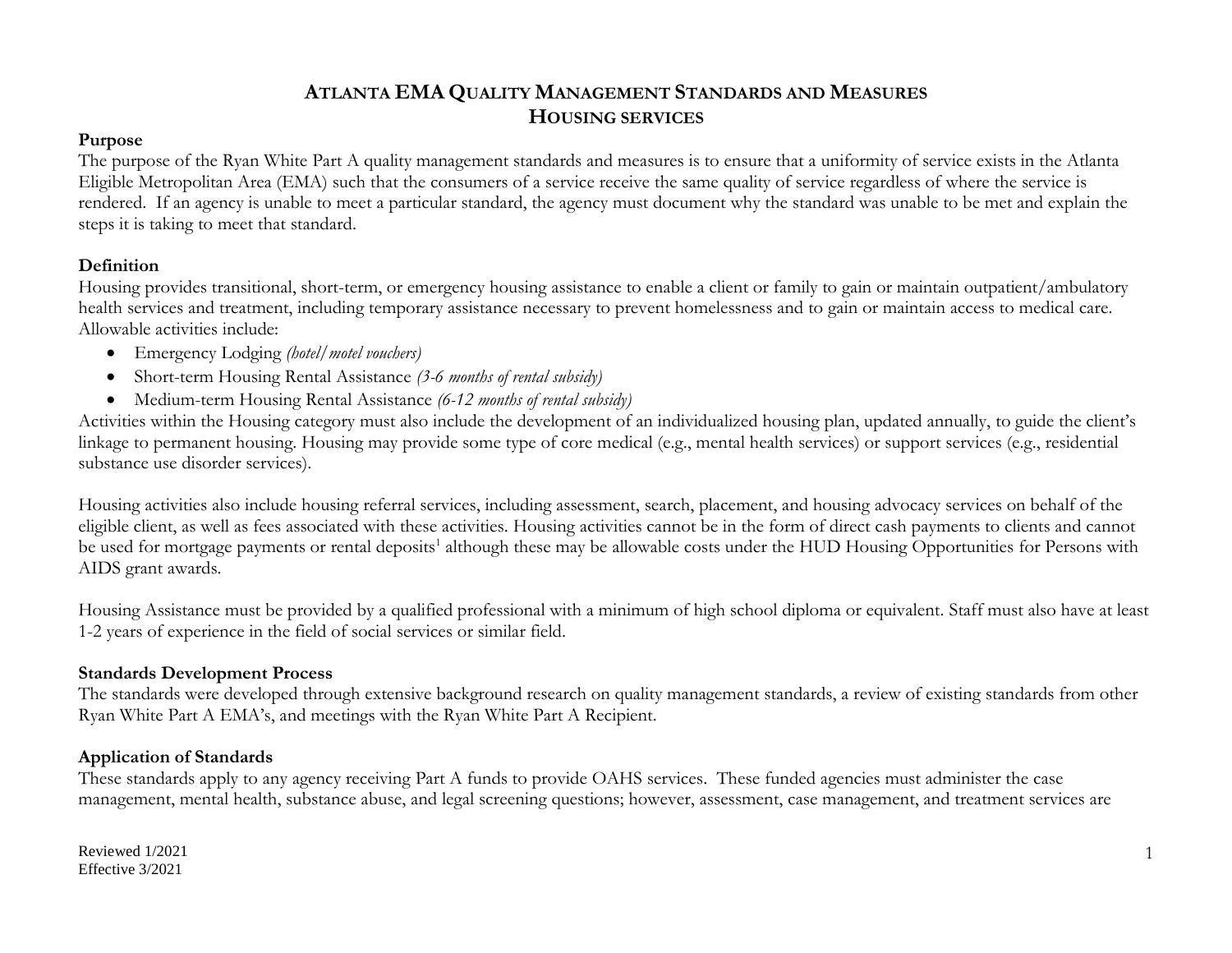required to be provided only by agencies funded to provide these services. All other agencies are required to provide appropriate referrals and linkages to services per the standards.

### **Mental Health, Substance Abuse, Case Management, and Legal Standardized Screening Questions**

The screening process includes utilization of the Atlanta EMA Screening Tool, standardized Case Management, Mental Health, Substance Abuse, and Legal questions, which all agencies must use if receiving Part A funds to provide Outpatient Ambulatory Health Services, Substance Abuse, Mental Health, Case Management (medical or non-medical) or Referral for Health Care and Support services. The purpose of the tool is to provide a uniform way to identify persons living with HIV (PLWH) who need an assessment conducted. Given this standardized approach, clients will receive the same follow-up for assessment, treatment and/or referrals based on their responses, regardless of the agency. Please note that agencies may decide to add more questions to their screening tool; however, the questions listed in these standards must be asked first before an agency's additional questions.

### **Acknowledgements**

Fulton County would like to thank all of the EMAs that shared their standards, as well as the primary care providers who gave generously of their time to provide valuable input to the development of these quality management standards and measures.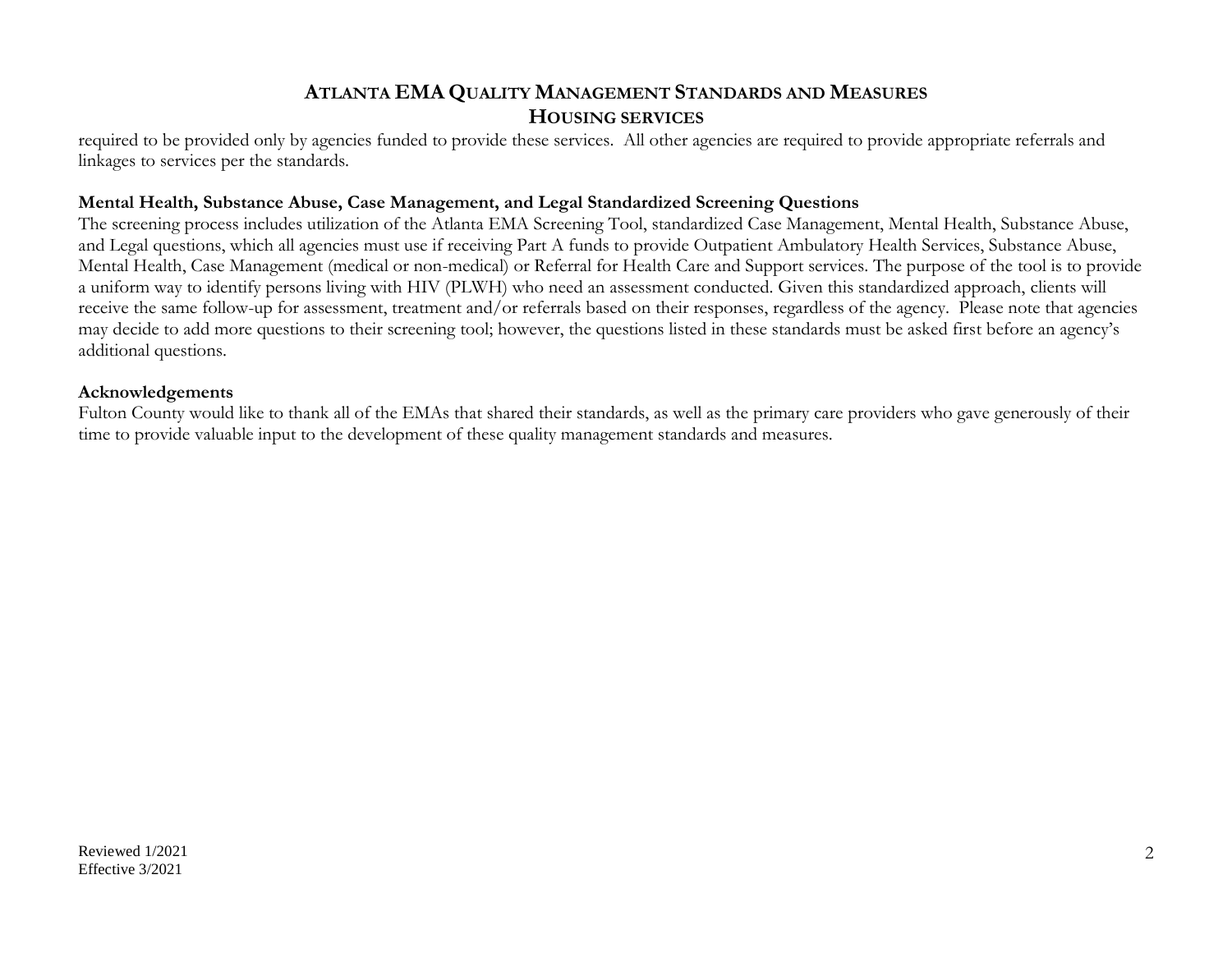| <b>Policies and Procedures</b>                                                                                                                                                                                                                                                                                                                                                                                                                                                                                                                                                                                                                                                                                                                                                                                                                                                                                                                                                    |                                                                                                         |
|-----------------------------------------------------------------------------------------------------------------------------------------------------------------------------------------------------------------------------------------------------------------------------------------------------------------------------------------------------------------------------------------------------------------------------------------------------------------------------------------------------------------------------------------------------------------------------------------------------------------------------------------------------------------------------------------------------------------------------------------------------------------------------------------------------------------------------------------------------------------------------------------------------------------------------------------------------------------------------------|---------------------------------------------------------------------------------------------------------|
| Standard                                                                                                                                                                                                                                                                                                                                                                                                                                                                                                                                                                                                                                                                                                                                                                                                                                                                                                                                                                          | Measure                                                                                                 |
| A. Agency must have policies and procedures in place that address confidentiality<br>(HIPAA), grievance procedures and supervision requirements per federal and<br>state law and local regulations.                                                                                                                                                                                                                                                                                                                                                                                                                                                                                                                                                                                                                                                                                                                                                                               | Policy and procedure manual<br>$\bullet$<br>Grievance procedure posted in visible location<br>$\bullet$ |
| B. Agency has eligibility requirements for services in written form. This is<br>inclusive of:<br>$\checkmark$ Clients rights and responsibilities<br>$\checkmark$ Release of information/confidentiality<br>$\checkmark$ Eligibility for services                                                                                                                                                                                                                                                                                                                                                                                                                                                                                                                                                                                                                                                                                                                                 | Policy on file<br>$\bullet$                                                                             |
| C. Agency is licensed and/or accredited by the appropriate city/county/<br>state/federal agency.                                                                                                                                                                                                                                                                                                                                                                                                                                                                                                                                                                                                                                                                                                                                                                                                                                                                                  | Current licensure on file from appropriate city/county/<br>state/federal agency.                        |
| D. Agency has written policies and procedures in place that protect the physical<br>safety and well-being of staff and clients. This is inclusive of:<br>Physical agency safety management and public health emergencies<br>$\checkmark$<br>Meets fire safety requirements<br>Complies with Americans with Disabilities Act (ADA)<br>Is clean, comfortable and free from hazards<br>Complies with Occupational Safety and Health Administration<br>(OSHA) infection control practices<br>Follows recommendations of Centers for Disease Control and<br>Prevention (CDC) during pandemics and outbreaks<br>Maintains and updates an emergency preparedness plan<br>Crisis management and psychiatric emergencies<br>How to assess emergent/urgent vs. routine need<br>Verbal intervention<br>Non-violent physical intervention<br>Emergency medical contact information<br>Incident reporting<br>Voluntary and involuntary inpatient admission<br>Refusal of services<br>Personnel | Policy on file<br>$\bullet$<br>Program Review                                                           |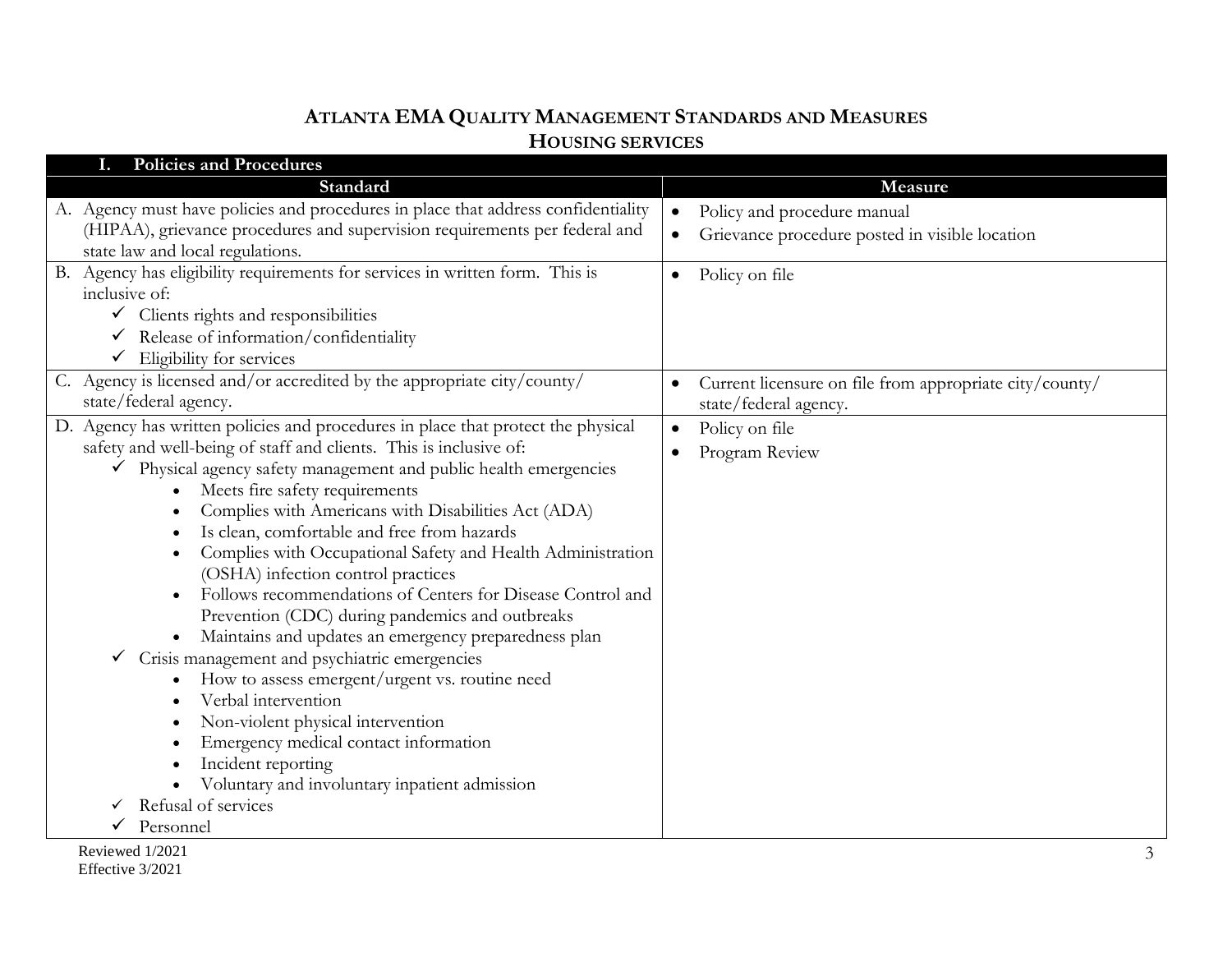| Roles and responsibilities of staff, including supervision<br>$\bullet$<br>responsibilities and caseload |                                            |
|----------------------------------------------------------------------------------------------------------|--------------------------------------------|
| $\checkmark$ Client/Parent/Guardian Rights and Responsibilities (see Section IX)                         |                                            |
| Health Record Storage and Maintenance<br>$\checkmark$                                                    |                                            |
|                                                                                                          |                                            |
| Complies with DHHS, Office of Civil Rights HIPAA                                                         |                                            |
| requirements                                                                                             |                                            |
| Business Association Agreements on file                                                                  |                                            |
| E. Agency has private, confidential office space for seeing clients for outpatient                       | Program Review/Site Visit                  |
| ambulatory health services (e.g. no half-walls or cubicles, all rooms must have                          |                                            |
| doors).                                                                                                  |                                            |
| F. Agency will have all inactivated client records in a confidential locked location                     | Site Visit/Program Monitoring<br>$\bullet$ |
| for a period as stipulated by law.                                                                       |                                            |
| G. Agency is required to maintain documentation of the following which shall be                          | Site Visit/Program Monitoring              |
| made available to the Recipient and HRSA upon request and during site visits:                            | Chart audits                               |
| Services provided including number of clients served, duration of housing                                |                                            |
| services, types of housing provided, and housing referral services                                       |                                            |
| Ensure staff providing housing services are case managers or other                                       |                                            |
| professionals who possess a comprehensive knowledge of local, state, and                                 |                                            |
| federal housing programs and how to access those programs                                                |                                            |
| Maintain client records that document:                                                                   |                                            |
| Client eligibility determination<br>$\circ$                                                              |                                            |
| Housing services, including referral services provided<br>O                                              |                                            |
| Individualized housing plans for all clients that receive short-term,<br>O                               |                                            |
| transitional, and emergency housing services                                                             |                                            |
| Provide documentation and assurance that no Ryan White funds are used                                    |                                            |
|                                                                                                          |                                            |
| to provide direct payments to clients for rent or mortgages <sup>1</sup>                                 |                                            |
|                                                                                                          |                                            |

 $\overline{a}$ 

<sup>1</sup> HRSA RWHAP recipients and subrecipients, along with local decision-making planning bodies, are strongly encouraged to institute duration limits to housing activities. HRSA HAB recommends recipients and subrecipients align duration limits with those definitions used by other housing programs, such as those administered by the Department of Housing and Urban Development, which currently uses 24 months for transitional housing.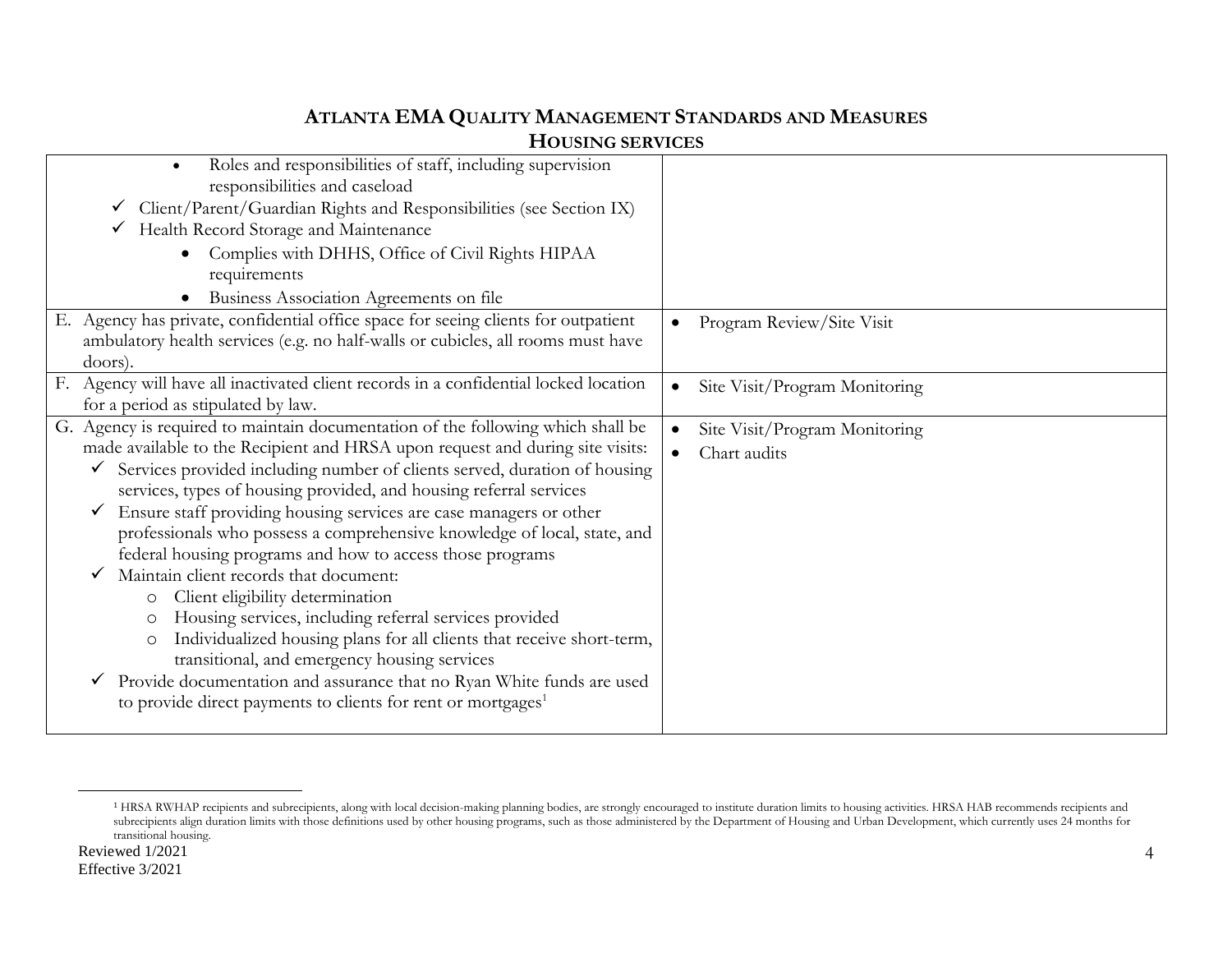| H. Agency should have mechanisms in place to:                                        | Policy on file                                                   |
|--------------------------------------------------------------------------------------|------------------------------------------------------------------|
| $\bar{\checkmark}$ allow newly identified clients access to housing services.        |                                                                  |
| └ develop and maintain housing policies and procedures that are consistent           |                                                                  |
| with this Housing Policy                                                             |                                                                  |
| provide assistance to clients to help them obtain stable long-term housing<br>✔      |                                                                  |
| assess and document the housing status and housing service needs of new              |                                                                  |
| clients, and at least annually for existing clients.                                 |                                                                  |
| <b>Program Staff</b><br>П.                                                           |                                                                  |
| Standard                                                                             | <b>Measure</b>                                                   |
| A. Agency staff are trained and knowledgeable about HIV/AIDS and current             | Resume in personnel file                                         |
| housing resources.                                                                   | Credential verification in personnel file                        |
|                                                                                      | Training records<br>$\bullet$                                    |
| Agency will ensure staff providing housing services are case managers or other<br>В. | Personnel records                                                |
| professionals who possess a comprehensive knowledge of local, state, and             | $\bullet$                                                        |
| federal housing programs and how to access those programs.                           |                                                                  |
|                                                                                      |                                                                  |
| C. Agency staff administering screening questions must have completed training       | Personnel records<br>$\bullet$                                   |
| for using the Atlanta EMA screening tool.                                            | Training records<br>$\bullet$                                    |
|                                                                                      |                                                                  |
| D. Agency staff shall receive a minimum of 1 hour of monthly supervision.            | Written job description that includes roles and responsibilities |
|                                                                                      | and a statement of having been informed of agency policies       |
|                                                                                      | and procedures in file signed by staff and supervisor            |
| E. Agency staff will participate in at least 6 hours of education/training annually. | Policy on file<br>$\bullet$                                      |
|                                                                                      | Program Review<br>$\bullet$                                      |
| <b>Access to Services</b><br>Ш.                                                      |                                                                  |
| Standard                                                                             | Measure                                                          |
| A. Agency is accessible to desired target populations. Accessibility includes:       | Program Review                                                   |
| Proximity to community impacted by HIV                                               |                                                                  |
| Proximity to mass transit                                                            |                                                                  |
| Proximity to low-income individuals                                                  |                                                                  |
| Proximity to underinsured/uninsured individuals                                      |                                                                  |
|                                                                                      |                                                                  |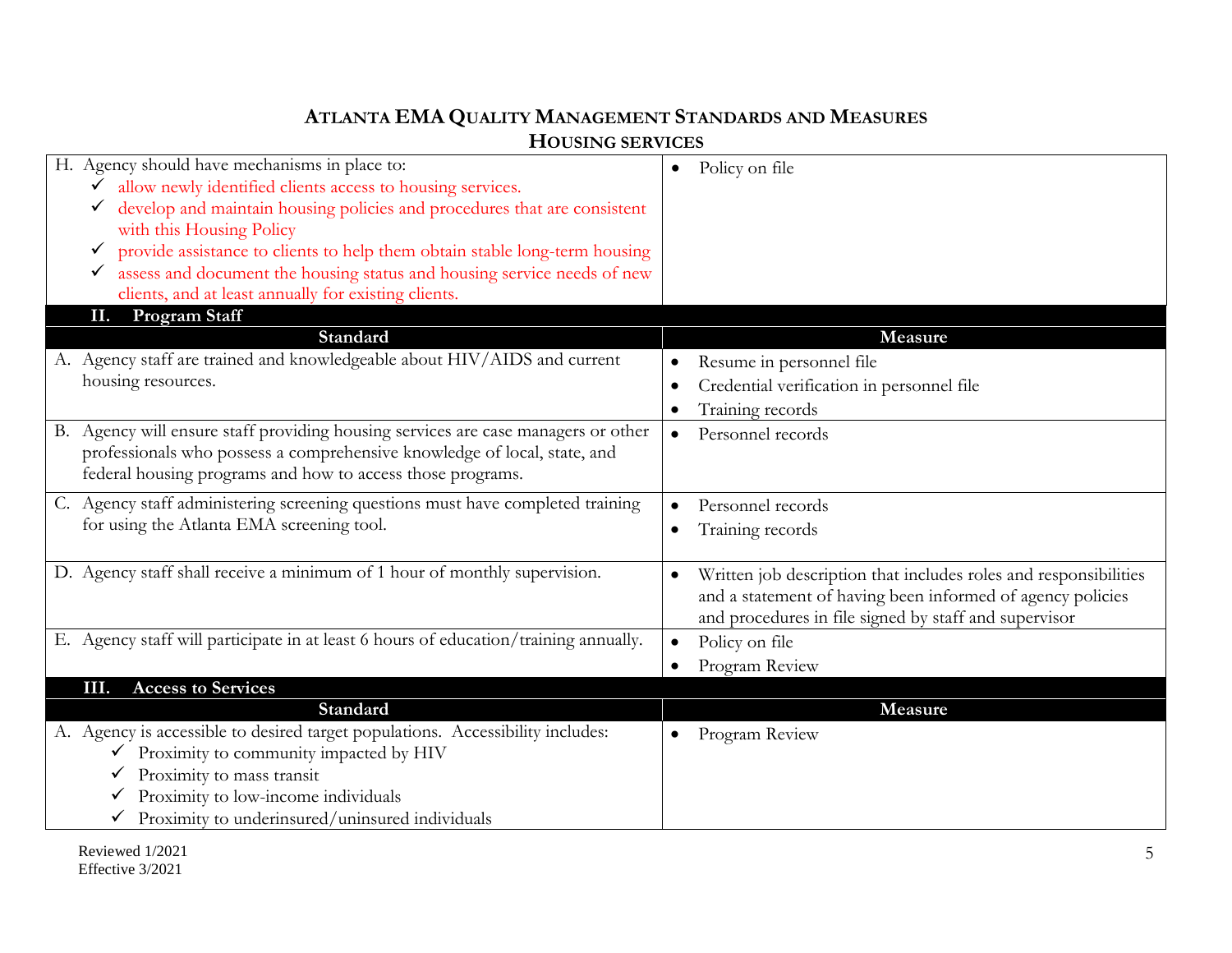| LIUUSIINU SEKVIUES                                                                                                                                                                                                                                                                                                                                                            |                                                                                                                                                                                        |
|-------------------------------------------------------------------------------------------------------------------------------------------------------------------------------------------------------------------------------------------------------------------------------------------------------------------------------------------------------------------------------|----------------------------------------------------------------------------------------------------------------------------------------------------------------------------------------|
| B. Agency is compliant with ADA requirements for non-discriminatory policies<br>and practices and for the provision of reasonable accommodations to address<br>communication needs (e.g. sign language interpreter).                                                                                                                                                          | Policy on file<br>$\bullet$                                                                                                                                                            |
| C. Agency demonstrates the ability to provide culturally and linguistically<br>appropriate care according to the Atlanta EMA standards for desired target<br>population.<br>D. Agency demonstrates input from clients in service design and delivery.                                                                                                                         | Personnel and training records<br>Program Review/Site Visit<br>Client satisfaction survey<br>Policy on file<br>$\bullet$<br>Client Satisfaction Survey, or other documented mechanism. |
|                                                                                                                                                                                                                                                                                                                                                                               | Existence of Consumer Advisory Board                                                                                                                                                   |
| E. Agency is accessible using HIPAA-compliant applications to provide<br>telehealth services with healthcare-specific features and security.                                                                                                                                                                                                                                  | Policy on file<br>$\bullet$<br>Personnel and training records<br>Program Review                                                                                                        |
|                                                                                                                                                                                                                                                                                                                                                                               |                                                                                                                                                                                        |
| IV.                                                                                                                                                                                                                                                                                                                                                                           |                                                                                                                                                                                        |
| <b>Eligibility Determination/Screening</b><br>Standard                                                                                                                                                                                                                                                                                                                        | Measure                                                                                                                                                                                |
| A. Upon initial contact with client, agency will determine if client meets criteria<br>for housing assistance, as detailed in their policy and procedures. In order to<br>determine financial assistance equitably for all households served, service<br>providers should use income calculation standards for short-term or medium-<br>term rental assistance <sup>2</sup> . | Client record<br>$\bullet$                                                                                                                                                             |

Reviewed 1/2021 Effective 3/2021  $\overline{a}$ <sup>2</sup> https://files.hudexchange.info/resources/documents/HOPWARentalAssistanceGuidebook.pdf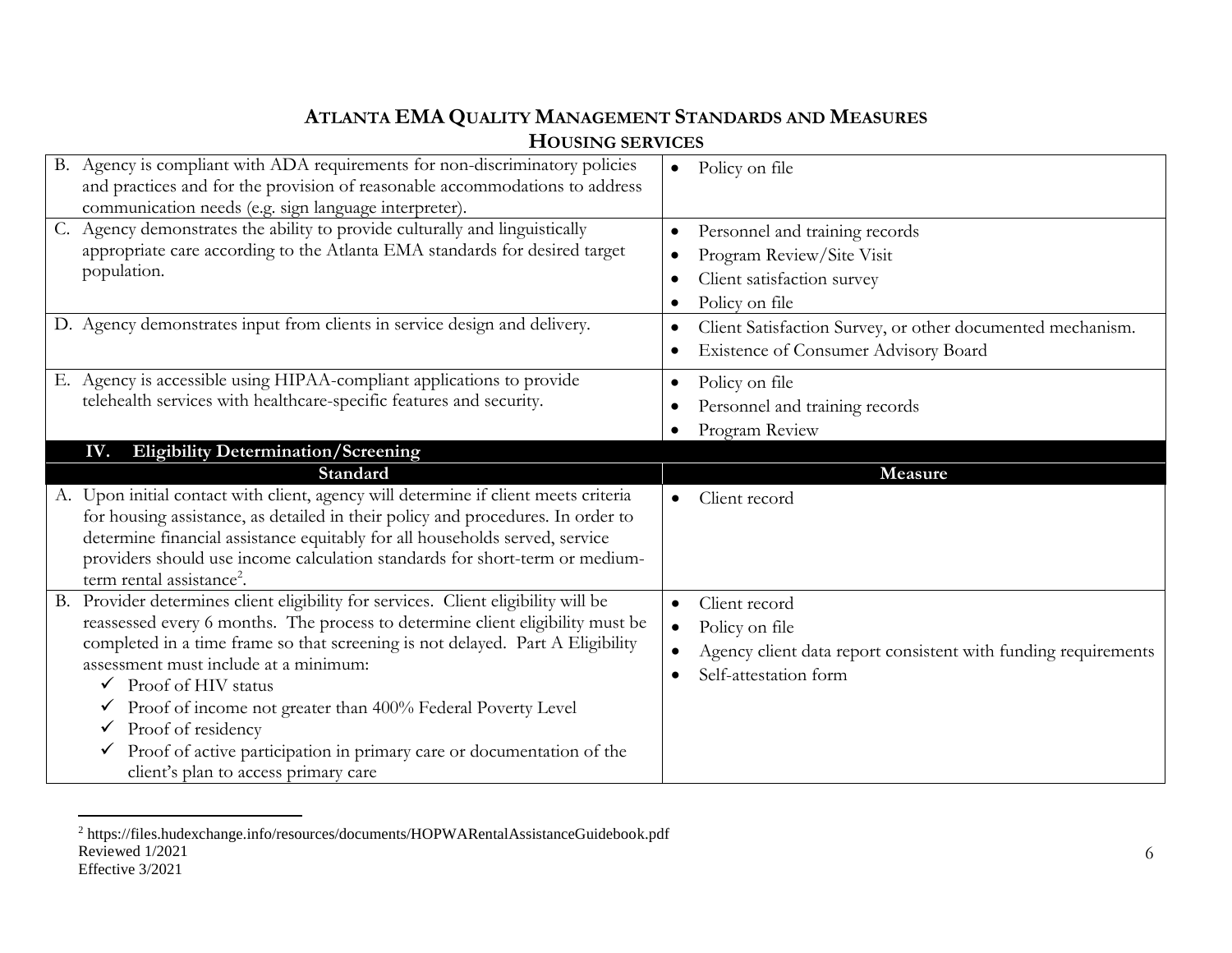| At least 1 visit with a primary care provider every 6 months<br>$\bullet$<br>For affected children $\leq 4$ , at least 1 primary care visit within 12                                                                                                                                                                                                                                            |                                                                                                                                                                        |
|--------------------------------------------------------------------------------------------------------------------------------------------------------------------------------------------------------------------------------------------------------------------------------------------------------------------------------------------------------------------------------------------------|------------------------------------------------------------------------------------------------------------------------------------------------------------------------|
| months.                                                                                                                                                                                                                                                                                                                                                                                          |                                                                                                                                                                        |
| B. Clients are informed of the client confidentiality policy and grievance policy at                                                                                                                                                                                                                                                                                                             | Client record<br>$\bullet$                                                                                                                                             |
| first face to face contact.                                                                                                                                                                                                                                                                                                                                                                      | Client satisfaction survey                                                                                                                                             |
| C. New and re-enrolling clients will be screened for case management, mental<br>health, substance abuse and legal needs using the standardized Atlanta EMA<br>screening tool per screening protocol during a face to face contact from<br>appropriate program staff immediately following eligibility determination. All<br>clients will be rescreened annually to address any new client needs. | Client record with Atlanta EMA Screening tool<br>$\bullet$                                                                                                             |
|                                                                                                                                                                                                                                                                                                                                                                                                  | Client data entered consistent with funding requirements<br>$\bullet$<br>(CAREWare)                                                                                    |
|                                                                                                                                                                                                                                                                                                                                                                                                  | Client record - if client disagrees with the screening<br>$\bullet$                                                                                                    |
|                                                                                                                                                                                                                                                                                                                                                                                                  | disposition, the client record must include signature of client<br>noting this and the scheduled appointment time with the<br>identified agency grievance staff person |
| <b>Rapid Re-Housing Model</b><br>V.                                                                                                                                                                                                                                                                                                                                                              |                                                                                                                                                                        |
| Standard                                                                                                                                                                                                                                                                                                                                                                                         | Measure                                                                                                                                                                |
| A. Agency designates staff to work with landlords and case managers to work                                                                                                                                                                                                                                                                                                                      | Policy Review                                                                                                                                                          |
| with clients.                                                                                                                                                                                                                                                                                                                                                                                    | <b>Training Records</b>                                                                                                                                                |
| B. Agency should have written policies and procedures for landlord recruitment<br>activities, including screening out potential landlord partners how have a<br>history of poor compliance with legal responsibilities and fair housing<br>practices.                                                                                                                                            | Policy Review<br>$\bullet$                                                                                                                                             |
| Assessment and Individualized Housing Plan<br>VI.                                                                                                                                                                                                                                                                                                                                                |                                                                                                                                                                        |
| Standard                                                                                                                                                                                                                                                                                                                                                                                         | Measure                                                                                                                                                                |
| A. Initial assessment of service needs will be completed within 5 business days of<br>enrollment.                                                                                                                                                                                                                                                                                                | Client Record<br>$\bullet$                                                                                                                                             |
| B. Agency staff will collaborate with client to develop a comprehensive<br>individualized housing plan (IHP) to guide the client's linkage to permanent<br>housing needs within 10 business days of assessment.                                                                                                                                                                                  | Client record<br>$\bullet$                                                                                                                                             |
| C. Individualized housing plan should be updated annually and as significant                                                                                                                                                                                                                                                                                                                     | Documentation from client that he/she received a copy of<br>$\bullet$                                                                                                  |
| changes occur. Each client should receive an initial and exit housing plan. An                                                                                                                                                                                                                                                                                                                   | their IHP                                                                                                                                                              |
| appropriate housing plan must include goals, action steps and a timeline for                                                                                                                                                                                                                                                                                                                     |                                                                                                                                                                        |
| linkage to permanent housing.                                                                                                                                                                                                                                                                                                                                                                    |                                                                                                                                                                        |
| Reviewed 1/2021<br>$\Gamma C \sim \Gamma \sim 2.001$                                                                                                                                                                                                                                                                                                                                             |                                                                                                                                                                        |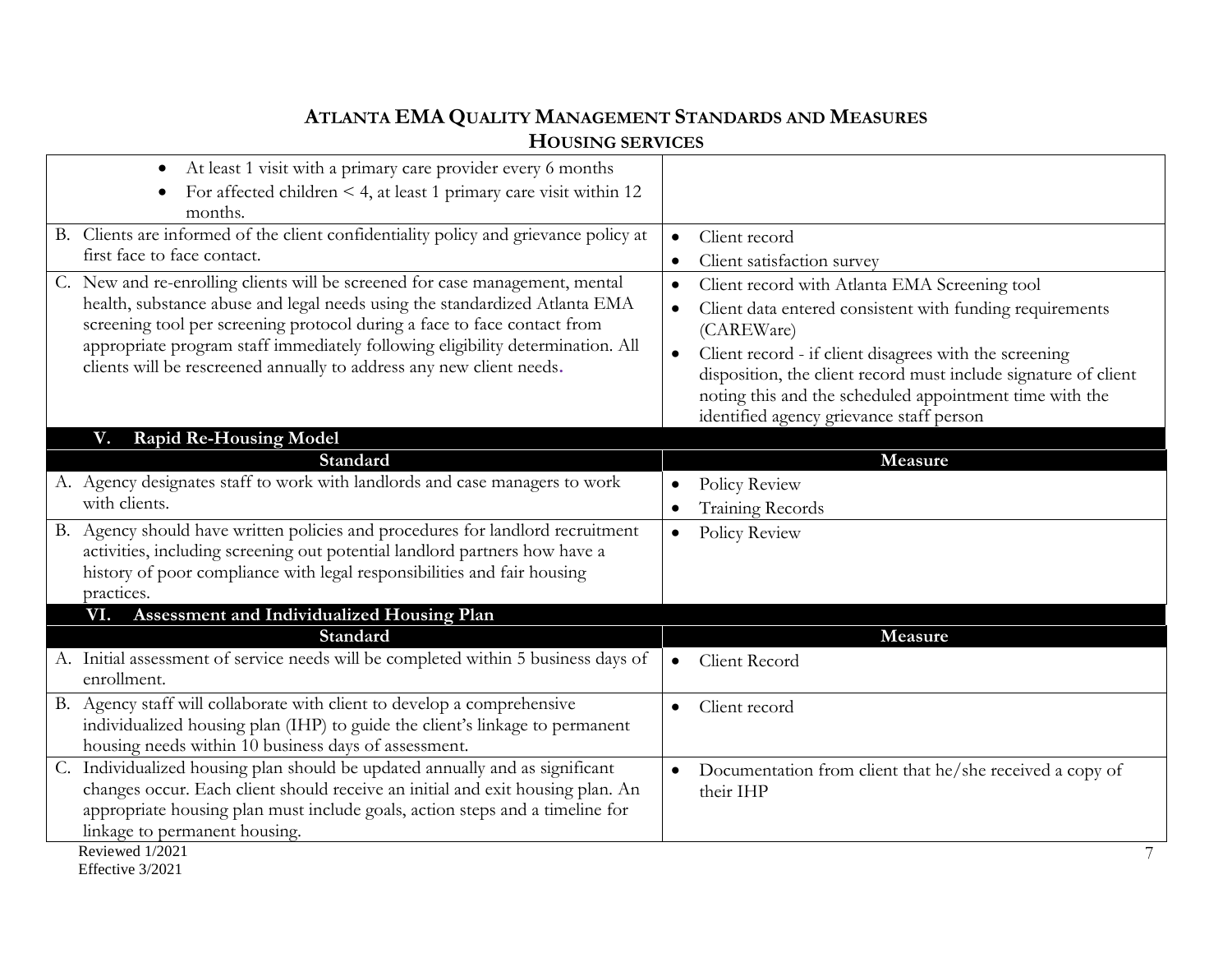|                                                                                       | Documentation the housing plan was reviewed and agreed<br>upon by client and staff. |
|---------------------------------------------------------------------------------------|-------------------------------------------------------------------------------------|
| VI. Service Coordination and Referrals                                                |                                                                                     |
| Standard                                                                              | Measure                                                                             |
| A. Rapid re-housing is an intervention designed to help individuals and families to   | Policy Review<br>$\bullet$                                                          |
| quickly exit homelessness, return to housing in the community, and not                | Personnel records                                                                   |
| become homeless again in the near term <sup>3</sup> . Agency should have policies and |                                                                                     |
| procedures in place to support the core components of a rapid re-housing              |                                                                                     |
| program such as:                                                                      |                                                                                     |
| Housing identification                                                                |                                                                                     |
| Move-in and rent assistance                                                           |                                                                                     |
| Rapid re-housing case management and services<br>✓                                    |                                                                                     |
| B. Agency staff shall acts as a liaison between the client and other service          |                                                                                     |
| providers to enable a client or family to gain or maintain                            | Client record                                                                       |
| outpatient/ambulatory health services and treatment, including temporary              |                                                                                     |
| assistance necessary to prevent homelessness and to gain or maintain access to        |                                                                                     |
| medical care. Housing activities include:                                             |                                                                                     |
| Assessment                                                                            |                                                                                     |
| Search<br>$\checkmark$                                                                |                                                                                     |
| Placement                                                                             |                                                                                     |
| Housing Referral Services                                                             |                                                                                     |
| Housing Advocacy Services on behalf of the eligible client                            |                                                                                     |
| C. Agency staff will provide a "warm handoff" (including transfer                     | Client record<br>$\bullet$                                                          |
| documentation) and follow-up for referrals to ensure client receives needed           |                                                                                     |
| assistance,                                                                           |                                                                                     |
| D. Clients will have direct contact with agency staff every month throughout          | Client record                                                                       |
| service provision. Direct contact is defined as phone interaction (messages left      | Agency client data report consistent with funding requirements<br>$\bullet$         |

Reviewed 1/2021 Effective 3/2021  $\overline{a}$ <sup>3</sup> <https://endhomelessness.org/resource/rapid-re-housing-performance-benchmarks-and-program-standards/>